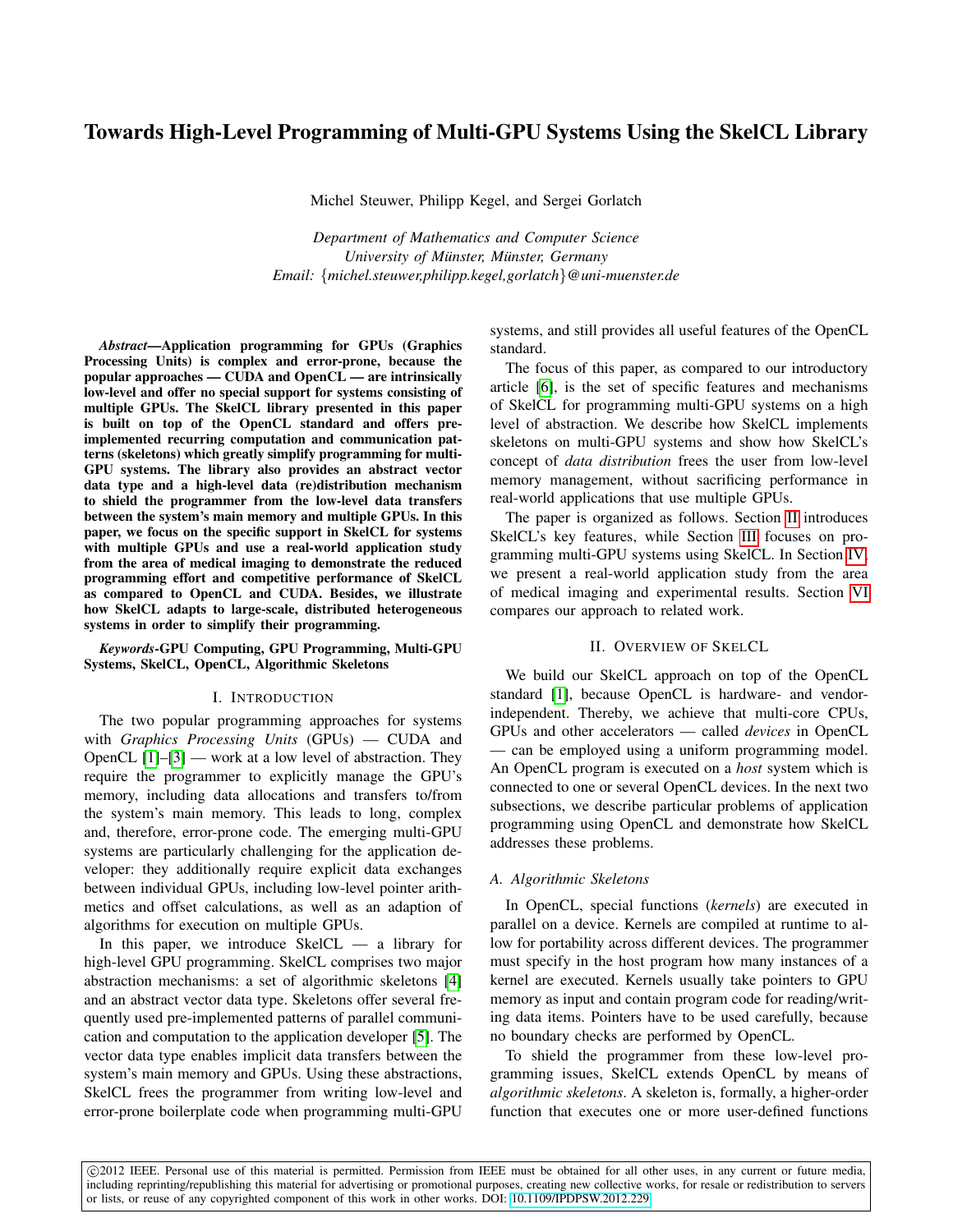in a pre-defined parallel manner, hiding the details of parallelism and communication from the user [\[5\]](#page-7-3). The current version of SkelCL provides four skeletons: *map*, *zip*, *reduce*, and *scan*. We describe these skeletons semi-formally, with  $[x_1, \ldots, x_n]$  denoting a vector of size n:

- The map skeleton applies a unary function  $(f)$  to each element of an input vector  $([x_1, \ldots, x_n])$ , i.e.  $map(f)([x_1, \ldots, x_n]) = [f(x_1), \ldots, f(x_n)].$
- The zip skeleton operates on two input vectors  $([x_1, \ldots, x_n], [y_1, \ldots, y_n])$ , applying an associative binary operator  $(\oplus)$  to all pairs of elements, i.e.  $zip(\oplus)([x_1, \ldots, x_n], [y_1, \ldots, y_n]) =$  $[(x_1 \oplus y_1), \ldots, (x_n \oplus y_n)].$
- The reduce skeleton computes a scalar value from an input vector using a binary operator  $(\oplus)$ , i.e.  $reduce(\oplus)([x_1, \ldots, x_n]) = x_1 \oplus x_2 \oplus \cdots \oplus x_n.$ For the result to be correct the operator has to be associative but may be non-commutative.
- The scan skeleton computes a vector of prefix-sums by applying an associative binary operator (⊕), i. e.  $scan(\oplus)([x_1,\ldots,x_n]) =$

```
[x_1, x_1 \oplus x_2, \ldots, x_1 \oplus x_2 \oplus \cdots \oplus x_n].
```
The aforementioned skeletons have been selected, because they are useful for a broad range of applications. Moreover, the computation patterns of these skeletons match the dataparallel SIMD (Singe Instruction, Multiple Data) execution model used by GPUs. In SkelCL, rather than writing lowlevel kernels, the programmer customizes a suitable skeleton with a user-defined function which takes a single data item as input and returns a single result instead of working with pointers (like traditional OpenCL kernels do). Input vectors are provided as arguments on skeleton execution.

To customize a skeleton, the application developer passes the source code of the user-defined function as a plain string to the skeleton. SkelCL merges the user-defined function's source code with pre-implemented skeleton-specific program code, thus creating a valid OpenCL kernel automatically. The created kernel is then compiled by the underlying OpenCL implementation before execution. Thanks to this procedure SkelCL can operate on top of every standard compliant OpenCL implementation and does not require a customized compiler.

In real-world applications (see, e. g., Section [IV\)](#page-3-0), userdefined functions often work not only on a skeleton's input vector, but may also take additional inputs. With only a fixed number of input arguments, traditional skeletons would not be applicable for the implementation of such applications. The novelty of SkelCL skeletons is that they can accept additional arguments which are passed to the skeleton's user-defined function. Since SkelCL's skeletons rely on predefined OpenCL code, they are by default not compatible with additional arguments. Therefore, the SkelCL implementation at runtime adapts this code to the function it uses,

<span id="page-1-0"></span>

| $/*$ create skeleton Y <- a * X + Y */<br>Zip <float> saxpy (</float>                                                                                          |
|----------------------------------------------------------------------------------------------------------------------------------------------------------------|
| "float func(float x, float y, float a)\<br>{ return $a*x+y;$ }" };                                                                                             |
| $/*$ create input vectors */<br>Vector< $\text{float}>X(SIZE);$ fillVector(X);<br>Vector< $\text{float}>Y(SIZE);$ fillVector(Y);<br>float $a = fillScalar()$ ; |
| $Y =$ saxpy(X, Y, a); $\frac{1}{x}$ execute skeleton $\frac{x}{x}$                                                                                             |
| $ print(Y.\text{begin}(), Y.\text{end})), \forall * print \text{results} */$                                                                                   |

Listing 1. The BLAS saxpy computation using a zip skeleton with additional arguments

such that the skeleton passes its additional arguments to the user-defined function.

Listing [1](#page-1-0) shows an example implementation of the *singleprecision real-alpha x plus y* (SAXPY) computation – a commonly used BLAS routine – in SkelCL. SAXPY is a combination of scalar multiplication of a with vector X followed by vector addition with  $Y$ . In the example, the computation is implemented by a zip skeleton: vectors X and  $Y$  are passed as input, while factor  $a$  is passed to the user-defined function as an additional argument. The additional argument is simply appended to the argument list when the skeleton is executed. Note that all input values of the user-defined function are scalar values rather than vectors or pointers. Besides scalar values, like shown in the example, vectors can also be passed as additional arguments to a skeleton. This feature is implemented in SkelCL using variadic templates from the new C++ standard [\[7\]](#page-7-5), [\[8\]](#page-7-6).

# *B. Data type* Vector

OpenCL considers the system's main memory, called host memory, as separated from the device memory. Hence, the programmer has to explicitly manage data transfers between these distinct memory spaces. OpenCL offers functions for allocating memory on devices and transferring data from the host to the device (*upload*) or vice versa (*download*).

SkelCL hides low-level memory management and data transfers by means of its abstract *vector* data type. A vector defines a contiguous memory range where data is accessible by both CPU and GPU, such that the application developer does not have to program data transfers between host memory and a GPU.

Internally, a vector holds pointers to ranges of host memory and GPU memory. These memory ranges are kept in a consistent state automatically: when a vector is accessed by the CPU, its data is downloaded from the GPU to the host memory implicitly. Likewise, the data is uploaded to GPU memory before it can be accessed by this GPU.

Since GPU-based applications often perform consecutive computations on data that is accessed only by the GPU, SkelCL tries to optimize data transfers between the host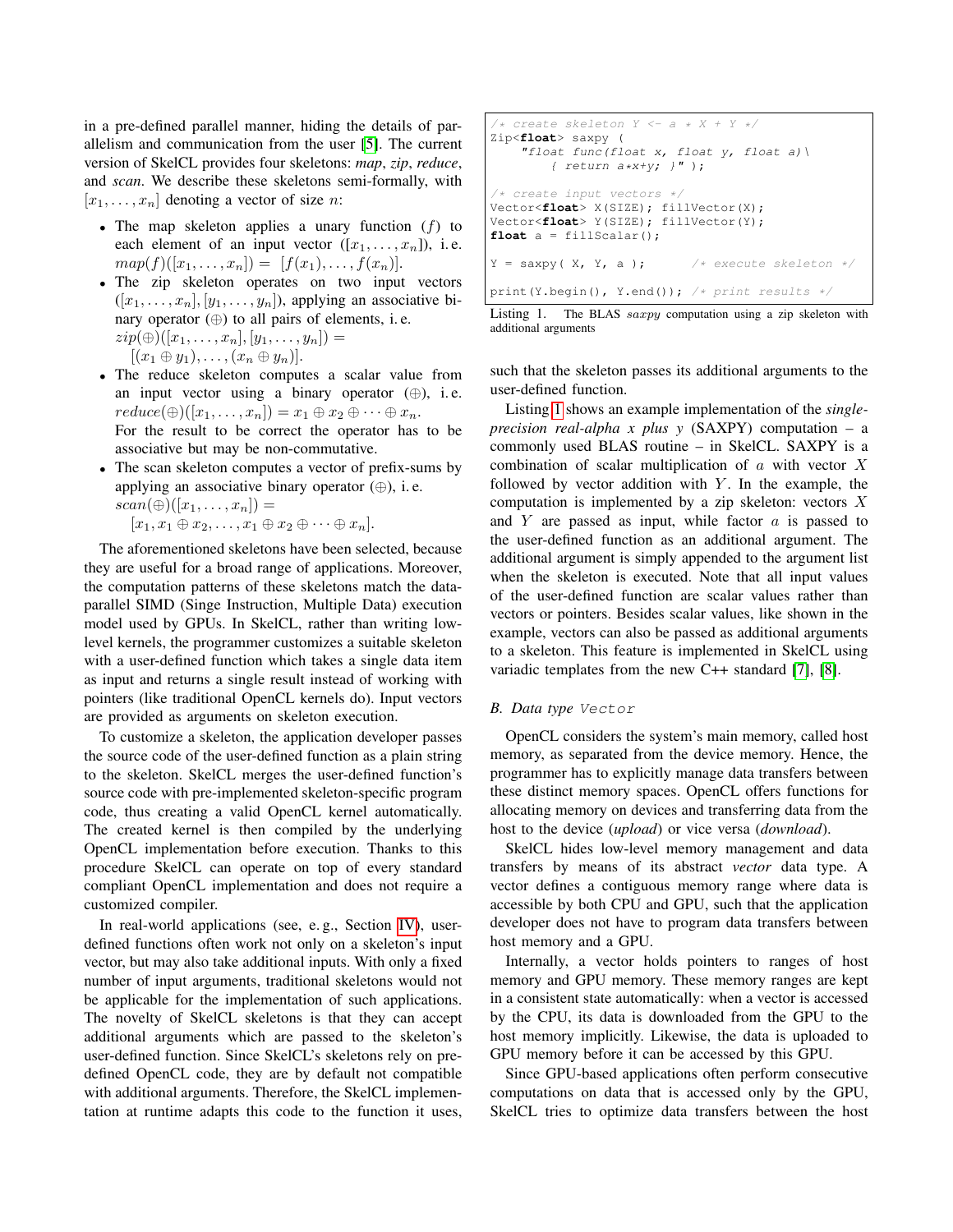<span id="page-2-2"></span>

<span id="page-2-3"></span><span id="page-2-1"></span>Figure 1. Distributions of a vector in SkelCL.

memory and GPU by performing them *lazily*: they are deferred as long as possible or avoided completely if possible. For example, when a map skeleton's output vector is passed as an input vector to a reduce skeleton, the vector's data resides on the GPU and no data transfer is performed. Therefore, in this case SkelCL can avoid a costly data transfer entirely.

# III. PROGRAMMING MULTI-GPU SYSTEMS

<span id="page-2-0"></span>Additional challenges arise when a system comprises multiple GPUs. In particular, communication and coordination between multiple GPUs and the host have to be implemented. Many low-level details, like pointer arithmetics and offset calculations, are necessary when using OpenCL or CUDA for this purpose. In this section, we demonstrate how SkelCL helps the developer to program multi-GPU systems at a high level of abstraction.

## *A. Data distribution*

SkelCL's vector data type abstracts from memory ranges on multiple GPUs, such that the vector's data is accessible by each GPU. However, each GPU may access different parts of a vector or may even not access it at all. For example, when implementing work-sharing on multiple GPUs, the GPUs will access disjoint parts of input data, such that copying only a part of the vector to a GPU would be more efficient than copying the whole data to each GPU.

For specifying partitionings of vectors in multi-GPU systems, the concept of *distribution* is introduced in SkelCL. A distribution describes how the vector's data is distributed among the available GPUs. It allows the programmer to abstract from the challenges of managing memory ranges which are shared or partitioned across multiple devices: the programmer can think of a distributed vector as of a selfcontained entity.

Figure [1](#page-2-1) shows three distributions which are currently implemented in SkelCL and offered to the programmer: *single*, *block*, and *copy*. If set to *single* distribution (Figure [1a\)](#page-2-2), vector's whole data is stored on a single GPU (the first GPU if not specified otherwise). With *block* distribution (Figure [1b\)](#page-2-3), each GPU stores a contiguous, disjoint part of the vector. The *copy* distribution (Figure [1c\)](#page-2-4) copies vector's <span id="page-2-4"></span>entire data to each available device. A newly created vector can adopt any of these distributions.

The vector distribution can be changed at runtime either explicitly by the programmer or implicitly by the system. A change of distribution implies data exchanges between multiple GPUs and the host, which are performed implicitly by SkelCL. These implicit data exchanges are also performed lazily, i. e. only if really necessary, as described in Section [II.](#page-0-0) Implementing such data transfers in OpenCL manually is a cumbersome task: data has to be downloaded to the host before it can be uploaded to other devices, including the corresponding length and offset calculations; this results in a lot of low-level code which is completely hidden when using SkelCL.

A special situation arises when the distribution is changed from the *copy* distribution, where each GPU holds its own full copy of the data. In such a case, each GPU may hold a different version of the vector as data modifications are only performed locally on the GPU. In order to maintain SkelCL's concept of a self-contained vector, these different versions must be combined using a user-specified function when the distribution is changed. If no function is specified, the copy of the first device is taken as the new version of the vector; the copies of the other devices are discarded.

## *B. Skeletons for Multiple GPUs*

The skeletons of SkelCL possess specific features for working in multi-GPU systems. They take into account the distribution of their input vectors: each GPU that holds a part or a complete copy of a vector is involved in the execution of the skeleton. Therefore, all GPUs automatically cooperate in the skeleton execution if its input vector is *block*-distributed, whereas the skeleton is executed on one GPU if the vector distribution is *single*. If a skeleton's input vector is *copy*distributed, then all GPUs execute the same skeleton on their own copies.

Vectors can be passed to skeletons either as main inputs or as additional arguments. For main input vectors, a skeletonspecific default distribution is set automatically by SkelCL, but the programmer can override the defaults, i. e., specify a distribution that fits best for the application. For vectors passed as an additional argument, no meaningful default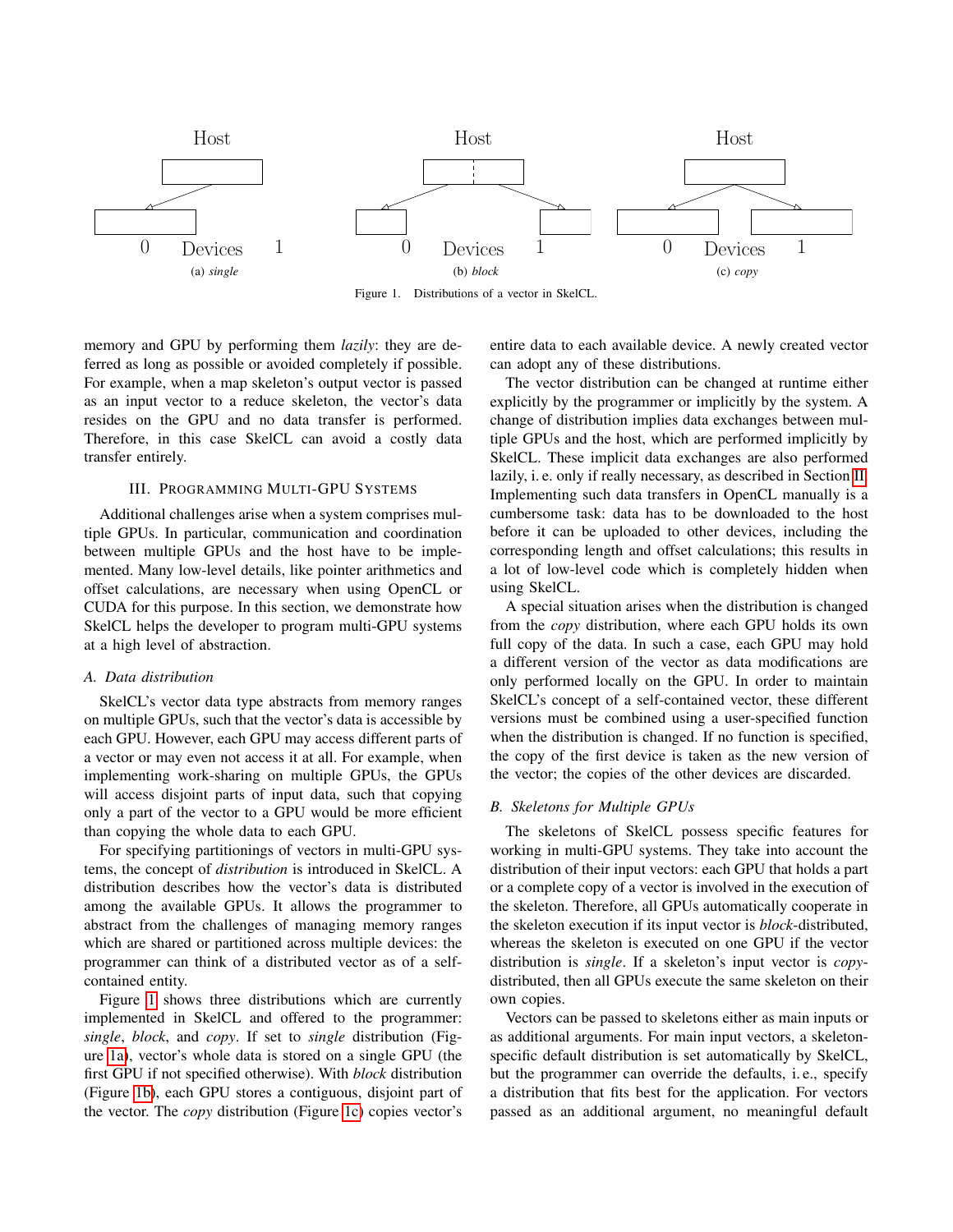

<span id="page-3-1"></span>Figure 2. Scan on four GPUs:  $\odot$  All GPUs scan their parts independently.  $\oslash$  map skeletons are created automatically and executed to produce the result.

distribution can be provided by the system, because the access pattern for the vector is determined by the userdefined function. Therefore, the user has to specify explicitly the distribution for these vectors.

# <span id="page-3-2"></span>*C. Implementation of Skeletons on Multiple GPUs*

*Map and zip:* In a multi-GPU setting, each GPU executes the map's unary function on its part of the input vector. The same holds for the zip skeleton, but it requires both input vectors to have the same distribution, and, in case of the single-distributed vectors, they also have to be stored on the same GPU. If this requirement is not satisfied, SkelCL automatically changes the input vector distribution to block distribution. This distribution is also set by default for input vectors with no distribution specified by the user. Both, the map and zip skeleton, set their output vector distribution to that of their input vectors.

*Reduce:* The reduce skeleton automatically performs all necessary synchronization and communication between CPU and GPUs, in three steps:

- 1) Every GPU executes a local reduction for its local part of data;
- 2) The results of all GPUs are gathered by the CPU;
- 3) The CPU reduces these intermediate results to compute the final result.

The output vector of the reduce skeleton holds only a single element, therefore, the output vector distribution is set to single.

*Scan:* An example of the scan skeleton executed on four devices using addition as operation is shown in Fig-ure [2.](#page-3-1) The input vector  $[1, \ldots, 16]$  is distributed using the *block* distribution by default (shown in the top line). After performing the scan algorithm on all devices (second line of the figure), map skeletons are built implicitly using the marked values and executed on all devices except the first one. This produces the final result, as shown in the bottom line.

The SkelCL implementation of the scan skeleton assumes the GPUs to have a fixed order, such that each GPU (except the first one) has a predecessor:

- 1) Every GPU executes a local scan algorithm for its local part of data;
- 2) The results of all GPUs are downloaded to the host;
- 3) For each GPU (except the first one), a map skeleton is implicitly created that combines the result of the GPU's predecessors with all elements of its part using the user-defined operation of the scan skeleton;
- 4) The newly created map skeletons compute the final results on all GPUs.

<span id="page-3-0"></span>The output vector is block-distributed among all GPUs.

#### IV. APPLICATION STUDY: LIST-MODE OSEM

To demonstrate the advantages of SkelCL as compared to the contemporary GPU programming models, we implemented a real-world application from the field of medical imaging using SkelCL, OpenCL, and CUDA. In this section, we compare these three implementations regarding: 1) programming effort, and 2) runtime performance.

*List-Mode Ordered Subset Expectation Maximization* (listmode OSEM) [\[9\]](#page-7-7), [\[10\]](#page-7-8) is a time-intensive, productionquality numerical algorithm for *Positron Emission Tomography* (PET): it reconstructs three-dimensional images from huge sets of so-called *events* recorded by a tomograph. Each event recorded represents a *Line Of Response* (LOR) which intersects the scanned volume.

A simplified sequential code of list-mode OSEM is shown in Listing [2.](#page-4-0) The algorithm splits the events into *subsets* which are processed iteratively: all LORs of subset events and their corresponding intersection *paths* are computed and merged into an *error image*. The error image is merged with the initially empty *reconstruction image*, which is then refined in each iteration. In the following, we refer to the computation of the error image as step 1 (lines 5 to 13), and the update of the reconstruction image as step 2 (lines 15 and 16) of the algorithm.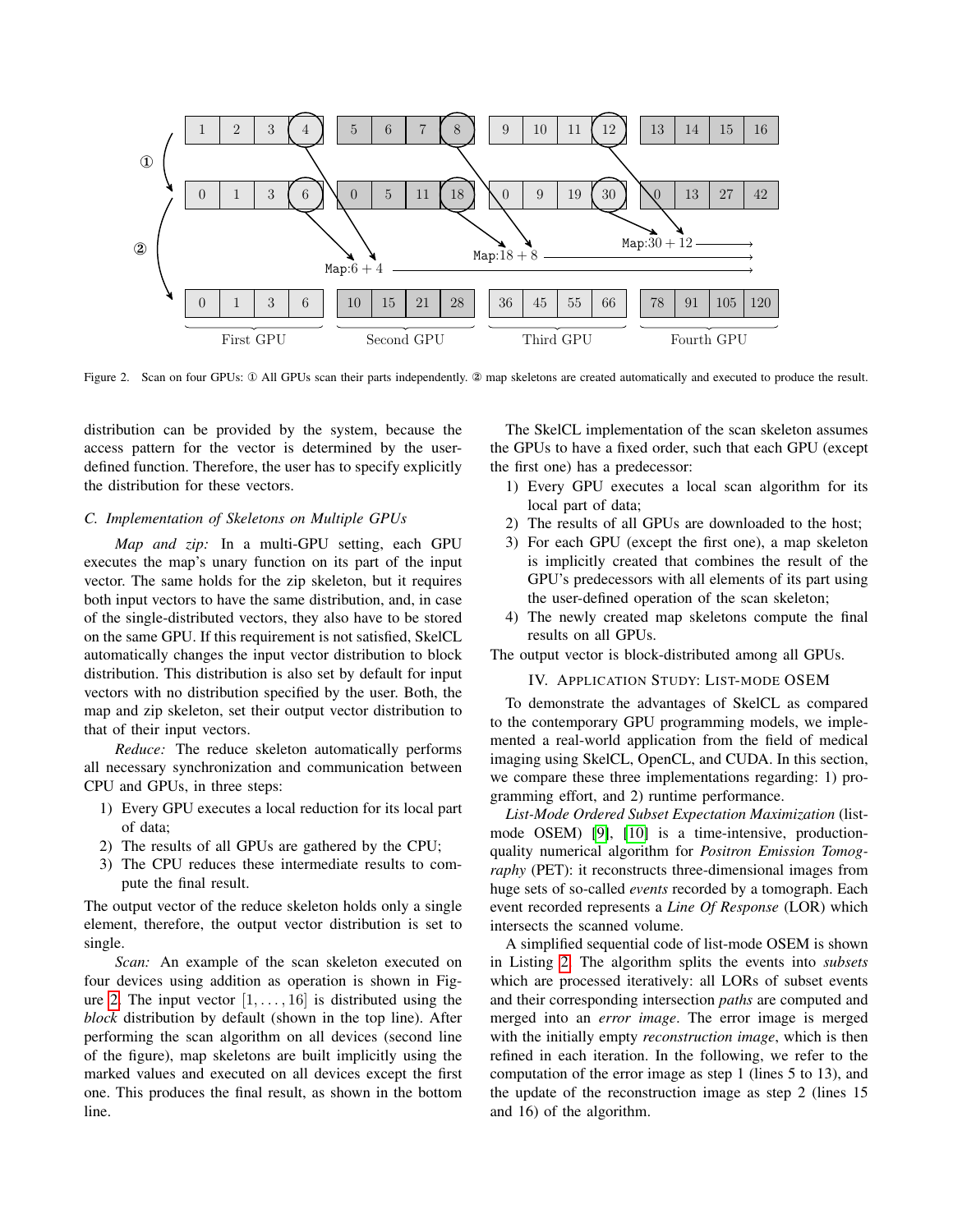

<span id="page-4-1"></span>Figure 3. Data distribution changes and computations during a single subset iteration of list-mode OSEM using two GPUs.

```
1 \mid \text{for} \quad (1 = 0; 1 < \text{num\_subsets}; ++1)\begin{array}{c|c} 2 & \rightarrow & \text{read subset from file} \\ 3 & \text{events} = \text{read_events();} \end{array}\begin{array}{c|c} 3 & \text{events} = \text{read\_events} \end{array}<br>4 /* compute error image
 4 /* compute error image c (step 1) */<br>5 for (i = 0; i < num_events; ++i) {
 5 for (i = 0; i < num_events; ++i) {<br>6 /* compute path of LOR */6 \left\{\n\begin{array}{ccc}\n\star & \text{compute path of } \text{LOR} & \star\n\end{array}\n\right\}7 path = compute_path(events[i]);<br>8 /* compute error */
 \begin{array}{c|c} 8 & \times & \text{compute error} \\ 9 & \text{for (fp = 0. m = 0)} \end{array}for (fp = 0, m = 0; m <i>path_length</i> ++m)
10 fp += f[path[m].coord] \star path[m].len;<br>11 /* add path to error image \star/
11 \vert x \vert /* add path to error image */<br>12 for (m = 0; m<path len; ++m)
                   for (m = 0; m<sub>path_length</sub>; ++m)13 c[path[m].coord] += path[m].len / fp;
14 }
15 /* update reconstruction image f (step 2)<br>16 for (i = 0: j < image size: +i)16 for (j = 0; j < image_size; ++j)<br>17 if (c[i] > 0, 0) f[i] * = c[i]if (c[j] > 0.0) f[j] \neq c[j];
18 }
```
Listing 2. Simplified sequential code of list-mode OSEM.

# *A. Parallelization strategy*

For parallelization, we consider two possible decomposition strategies for the OSEM algorithm as initially suggested in [\[11\]](#page-7-9): Projection Space Decomposition (PSD) and Image Space Decomposition (ISD).

In PSD, the subsets are split into sub-subsets that are processed simultaneously while all processing units access a common reconstruction and error image. Using this approach, we are able to parallelize step 1 of the algorithm, but step 2 is performed by a single processing unit. On a multi-GPU system, we have to copy the reconstruction image to all GPUs before each iteration, and we have to merge all GPUs' error images computed in step 1 before proceeding with step 2. While both steps are easy to implement, step 2. does not efficiently use the available processing units.

In ISD, the reconstruction image is partitioned, such that each processing unit processes the whole subset with respect to a single part of the reconstruction image. Thus we are able to parallelize both steps of list-mode OSEM, but each processing unit still accesses the whole reconstruction image in order to compute the error value for each path before merging it with the error image. On a multi-GPU system, the whole subset has to be copied to each GPU in step 1. ISD requires large amounts of memory (up to several GB in practically relevant cases) to save all paths computed in step 1. Summarizing, it is hard to implement step 1 on the GPU, while step 2 can be parallelized easily.

Therefore, we decided to use a hybrid strategy for implementing list-mode OSEM on a multi-GPU system: Step 1 is parallelized using the PSD approach, while we use ISD for step 2. This results in the sequence of five phases shown both in Figure [3](#page-4-1) and Listing [3:](#page-5-0)

- 1) *Upload:* the subset (s) is divided into sub-subsets, one sub-subset per GPU. One sub-subset and the reconstruction image  $(f)$  are uploaded to each GPU.
- 2) *Step 1:* each GPU computes a local error image (c) for its sub-subset using a map skeleton with additional arguments.
- 3) *Redistribution:* the local error images that are distributed on all GPUs are downloaded and combined into a single error image on the host by performing element-wise addition. Afterwards, the combined error image and reconstruction image are partitioned, in order to switch the parallelization strategy from PSD to ISD. The corresponding parts of both images are distributed to the GPUs again.
- 4) *Step 2:* each GPU updates its part of the reconstruction image using a zip skeleton
- 5) *Download:* finally, all parts of the reconstruction image are downloaded from the GPUs to the host and merged into a single reconstruction image.

The SkelCL program in Listing [3](#page-5-0) reflects the described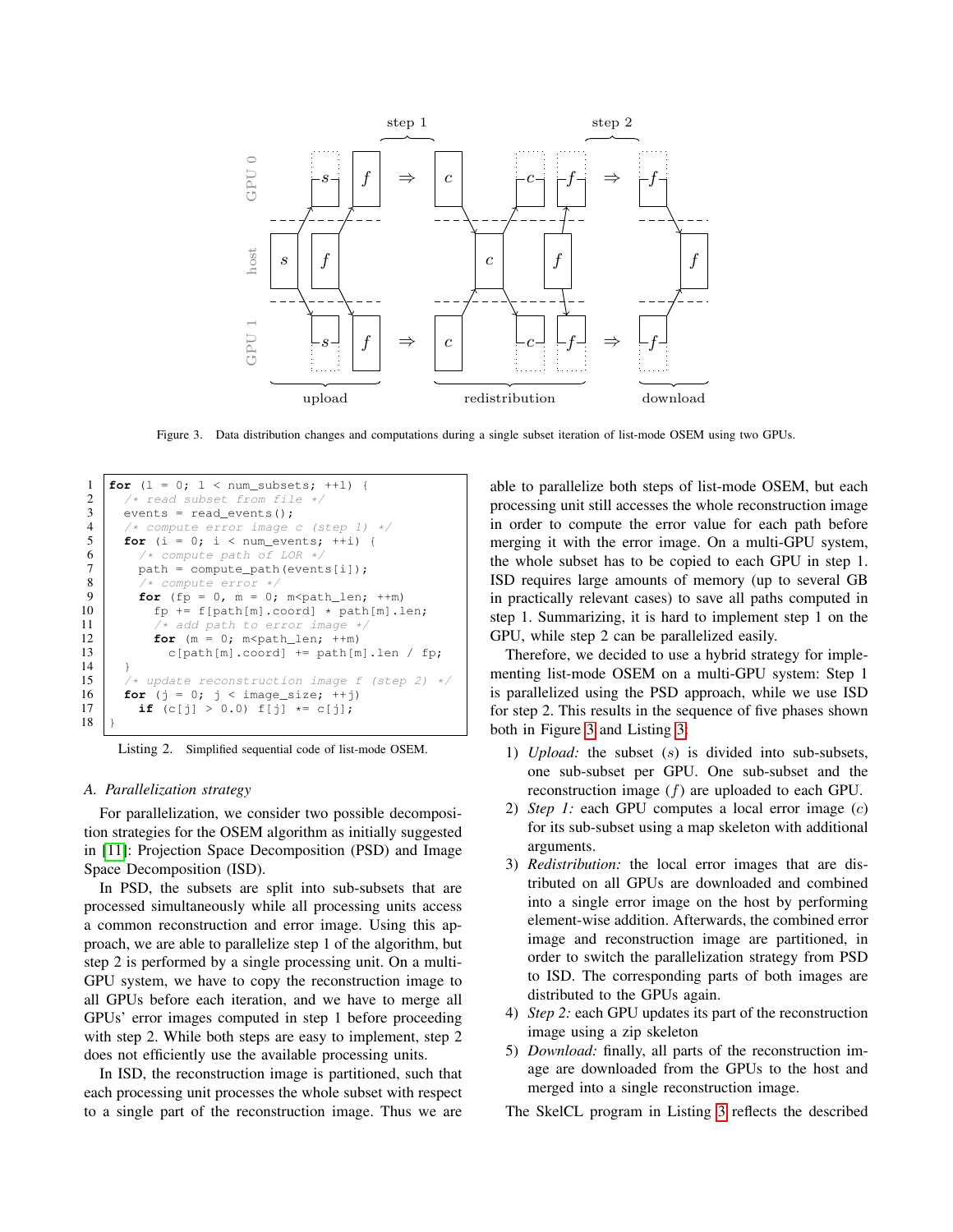<span id="page-5-0"></span>

| 1              | <b>for</b> $(1 = 0; 1 < \text{num}$ subsets; $1++$ ) { |
|----------------|--------------------------------------------------------|
| 2              | $/* 1.$ Upload: distribute events to devices*/         |
| 3              | Vector <event> events (read_events());</event>         |
| $\overline{4}$ | events.setDistribution(Distribution::block);           |
| 5              | f.setDistribution(Distribution::copy);                 |
| 6              | c.setDistribution(Distribution::copy(add));            |
| 7              | $/* 2. Step 1: compute error image$                    |
| 8              | $(map \; skeleton)$ */                                 |
| 9              | mapComputeC(index, events, events. sizes(), f, c);     |
| 10             | c.dataOnDevicesModified();                             |
| 11             | /* 3. Redistribution: distribute                       |
| 12             | reconstruction image to devices; reduce                |
| 13             | (element-wise add) all error images and                |
| 14             | distribute result to devices */                        |
| 15             | f.setDistribution(Distribution::block);                |
| 16             | c.setDistribution(Distribution::block);                |
| 17             | $/* 4.$ Step 2: update reconstruction image            |
| 18             | $(zip skeleton)$ */                                    |
| 19             | zipUpdate $(f, c, f)$ ;                                |
| 20             | $\neq$ 5. Download: merge reconstruction image         |
| 21             | $(is performed implicitly) */$                         |
|                |                                                        |

Listing 3. Parallel implementation of list-mode OSEM in SkelCL.

five phases in a concise, high-level manner, as shown by the corresponding comments. The subset, the error image, and the reconstruction image are declared as SkelCL vectors which enables an easy and automatic data transfer between GPUs. As data transfers are performed implicitly by SkelCL, the upload phase (1.) is implemented by simply setting vector distributions (lines 4–6), while the download phase (5.) is omitted entirely.

## *B. Programming effort: SkelCL vs. OpenCL & CUDA*

Using the described hybrid parallelization strategy, we developed three parallel implementations of list-mode OSEM using: 1) CUDA, 2) OpenCL, and 3) SkelCL. To study the programming effort, we compare the program sizes in LOC (lines of code). Though LOC is not a universal measure for programming effort, we consider it as a reasonable first approximation.

We observe (see Figure [4a\)](#page-6-1) that while the kernel size in CUDA and OpenCL, or the user-defined function in SkelCL, respectively, are rather similar (about 200 LOC), the lengths of the corresponding host programs differ considerably. Unlike CUDA, OpenCL requires code for selecting the target platform and an OpenCL device and for compiling kernel functions at runtime. For a single GPU, the OpenCL-based implementation has the longest code (206 LOC), i. e. about 2.5 times longer than the CUDA-based host program (88 LOC) and more than 11 times longer than the SkelCL program. Our SkelCL-based implementation has 18 LOC, i. e. its length is only about 20% of the CUDA-based version.

Using multiple GPUs in OpenCL and CUDA requires explicit code for additional data transfers between GPUs. Prior to CUDA 4.0, also multi-threaded code was required to manage several GPUs. This accounts for additional 42 LOC for the CUDA-based implementation and additional 37 LOC for the OpenCL-based one. In SkelCL, only 8 additional LOC are necessary to describe the changes of data distribution. These lines are easily recognizable in the SkelCL program (lines 4–6, 11–12 in Listing [3,](#page-5-0) plus 3 lines during the initialization) and make this high-level code arguably better understandable and maintainable than the CUDA and OpenCL versions.

## <span id="page-5-1"></span>*C. Performance experiments: SkelCL vs. OpenCL & CUDA*

We evaluated the runtimes of our three implementations of list-mode OSEM, by reconstructing an image of  $150 \times 150 \times$ 280 voxels from a real-world PET data set with about  $10^8$ events. From this data set, about  $10^2$  equally sized subsets are created. In our experiments, we measured the average runtime of processing one subset. In a full reconstruction application, all subsets are processed multiple times, thus making list-mode OSEM a time-intensive application that runs several hours on a single-core CPU. Unlike CUDA, both OpenCL and SkelCL compile kernels at runtime. As compilation is only required once, when launching the implementation, but not during the subset iterations, we excluded compilation time from our runtime measurements. We ran our implementations on a system comprising a quadcore CPU (Intel Xeon E5520, 2.26 GHz) and an NVIDIA Tesla S1070 system with 4 Tesla GPUs. Each GPU consists of 240 streaming processors. The CPU has 12 GB of main memory, while each GPU owns 4 GB of dedicated memory.

Figure [4b](#page-6-2) shows the runtime of our three implementations of list-mode OSEM using up to four GPUs. We observe that CUDA always provides best performance, being about 20% faster than OpenCL and SkelCL on the same number of GPUs. As compared to the OpenCL-based implementation, SkelCL introduces only a moderate overhead of less than 5%. Hence, the runtime overhead of SkelCL as compared to CUDA is mainly caused by the fact that SkelCL is built on top of OpenCL.

# V. ENHANCING SKELCL TOWARDS EXASCALE SYSTEMS

SkelCL itself is not limited to stand-alone systems with a single or multiple GPUs but is able to handle an arbitrary number of OpenCL devices. However, it relies on OpenCL which by default gives access to the devices of a stand-alone system only. Hence, to enable SkelCL to use devices from a distributed system comprising multiple stand-alone systems (*nodes*) with GPUs, a distributed OpenCL implementation is required that connects the stand-alone systems and provides access to all their devices.

We develop dOpenCL [\[12\]](#page-7-10), a distributed implementation of the OpenCL API. When using dOpenCL, all CPUs, GPUs and accelerators of a distributed system become accessible as OpenCL devices. dOpenCL integrates the native OpenCL implementations on the nodes (we view them as *servers*) of the distributed system into a unified OpenCL implementation on a single dedicated node which can be viewed as a *client*. The client runs the OpenCL applications, while all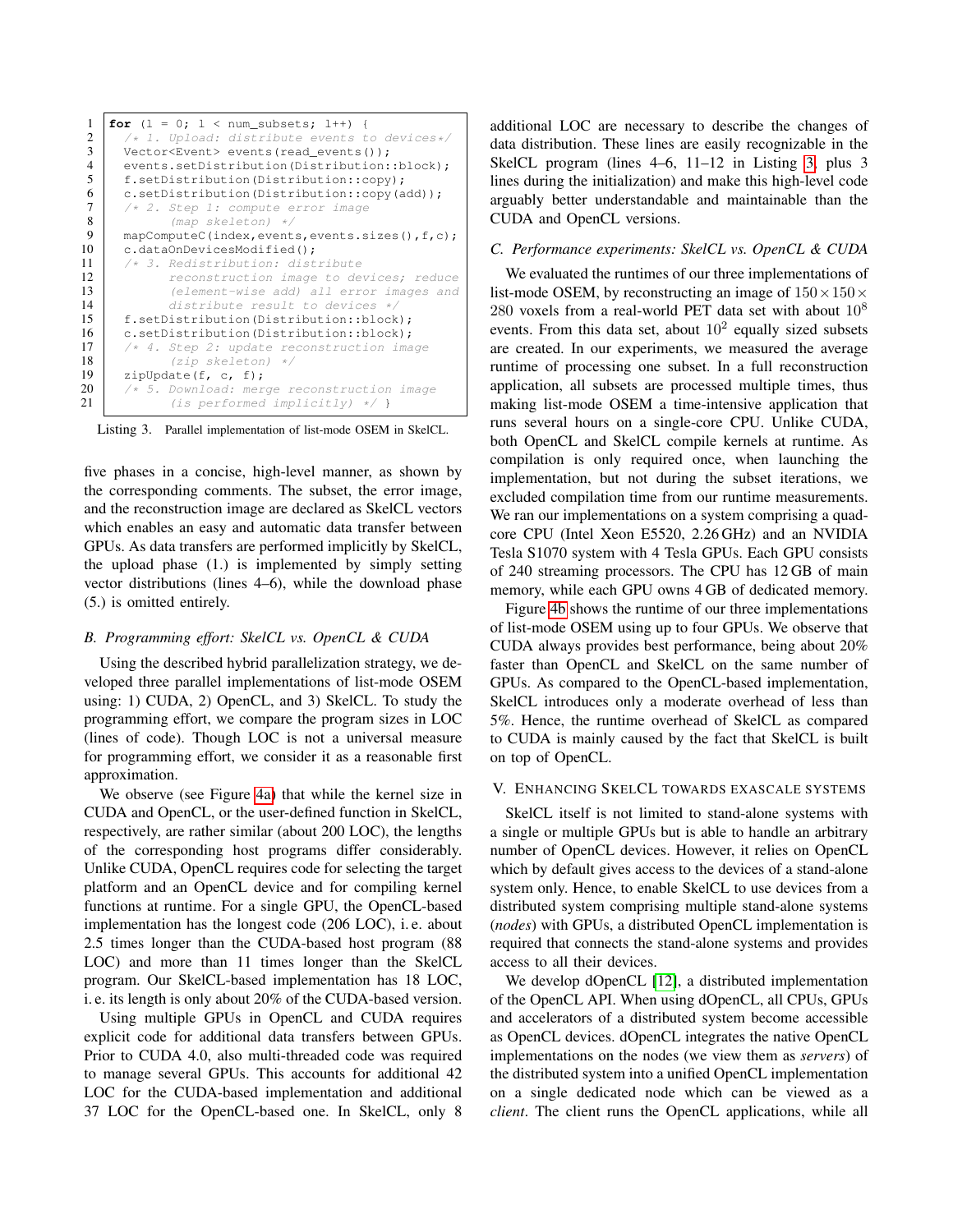<span id="page-6-1"></span>

(a) Lines of code for host (light gray) and GPU (dark gray)



(b) Average runtime of one subset iteration

<span id="page-6-2"></span>Figure 4. Program size [\(a\)](#page-6-1) of parallel list-mode OSEM (single- and multi-GPU versions), and runtime [\(b\)](#page-6-2) for processing one subset using SkelCL, OpenCL, and CUDA.

computations are executed on the servers' devices. For example, in our laboratory we use dOpenCL to connect our GPU system described in Section [IV-C](#page-5-1) and two other GPU systems, each equipped with 1 multi-core CPU and 2 GPUs (3 servers) to a desktop PC (the client) with no OpenCL capable devices. To an OpenCL application that is executed on the desktop PC, all 8 GPUs and 3 multi-core CPUs of this distributed system appear as if they were local devices. Since dOpenCL is a drop-in replacement for any OpenCL implementation, it can be used together with SkelCL without any modifications.

In combination with dOpenCL, SkelCL allows for programming all devices of a distributed system using a single, unified high-level programming model. While dOpenCL hides the communication details of the distributed system, these systems still pose new challenges for SkelCL: devices are more likely to be heterogeneous, like in our aforementioned laboratory system which comprises several multi-core CPUs and GPUs with different characteristics. To use the heterogeneous devices efficiently, in particular to employ all devices during the complete execution of a skeleton, SkelCL should not assign evenly-sized workload to the devices. Even a simple skeleton like map requires to schedule appropriate workloads to each device. For example, compute-intensive user-defined functions are usually executed faster on GPUs than on CPUs. Hence, GPUs will be assigned larger workloads in this case. A more complex scheduling problem arises in case of the reduce skeleton (see Section [III-C\)](#page-3-2). Firstly, CPUs can also be involved to perform a local reduction, though they will not be able to process the same workload as GPUs. Moreover, the local reduction on each GPU should not compute a single value but an intermediate, small result vector. CPUs will be faster to perform the final reduction of these vectors than GPUs which provide poor performance when reducing only few elements. In order to decide when to use CPU rather than the GPU to perform this final reduction, a scheduling mechanism is required.

Currently, SkelCL employs a static scheduling approach based on an enhanced performance prediction approach: While the performance of pure OpenCL-based programs can only be predicted based on the low-level program code and device properties including benchmark results, SkelCL provides additional information about a program based on the known implementation of skeletons and data distributions. In SkelCL, performance prediction based on statistical code analysis and benchmarks is only used for the user-defined functions rather than the whole program code. The results of this performance prediction are completed by analytical performance models for the skeletons; this enables a more accurate prediction and leads to a more efficient scheduling of workloads on heterogeneous devices.

#### VI. CONCLUSION AND RELATED WORK

<span id="page-6-0"></span>In this paper, we presented SkelCL – a high-level multi-GPU programming library. The novel contributions of SkelCL are two-fold: 1) using the vector data type and the built-in mechanism of data distributions, it considerably simplifies memory management in multi-GPU programs; 2) the high-level algorithmic skeletons are used for programming multi-GPU systems, resulting in shorter, better structured programs as compared to OpenCL and CUDA. Moreover, SkelCL extends the flexibility of skeletons with its additional arguments feature, as demonstrated on a real-world, medical imaging application.

Our case study showed that SkelCL significantly reduces programming effort in terms of lines of code, and greatly improves program structure and maintainability, while it causes less than 5% performance decrease as compared to the low-level OpenCL-implementation. We obtained similar results about the programming effort and performance for the Mandelbrot benchmark application [\[6\]](#page-7-4).

SkelCL is a runtime, library-based approach for GPU programming, unlike compiler-based approaches, e. g., *HMPP* [\[13\]](#page-7-11) and the *PGI Accelerator compilers* [\[14\]](#page-7-12). It offers